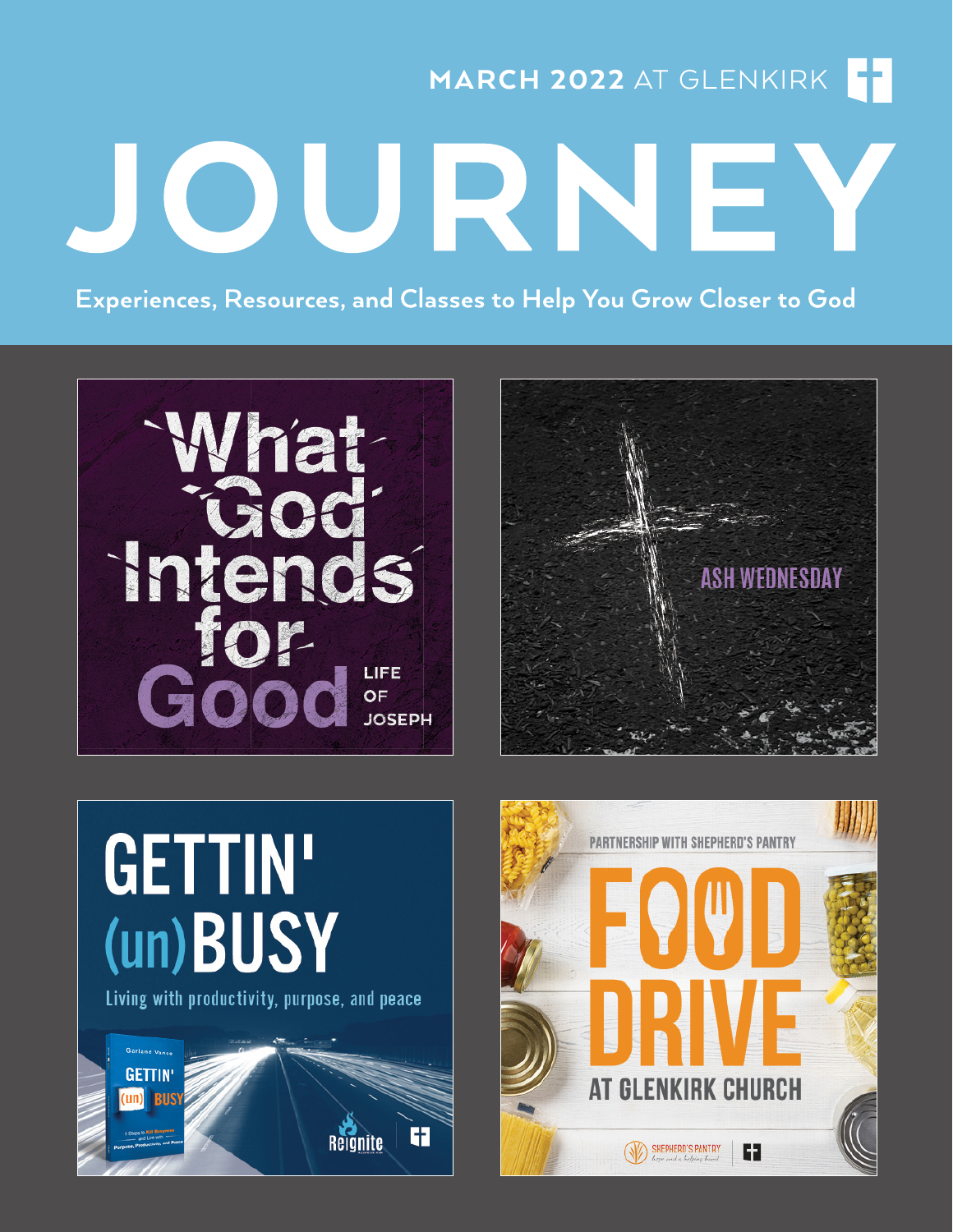#### PRAYER & DEVOTIONALS

- Submit a prayer request or sign up for our prayer chain: *GlenkirkChurch.org/News*
- Download weekly devotional: *GlenkirkChurch.org/Devotions*
- Join livestream and to view past sermons: *GlenkirkChurch.org/Sermons*

### **CALENDAR**

| March 1              | <b>Stretch &amp; Balance</b><br><b>Class</b> begins |
|----------------------|-----------------------------------------------------|
| March 2              | Ash Wednesday                                       |
| March 6              | Lent Series begins                                  |
| March 6              | <b>Food Drive</b>                                   |
| March 25             | iMoms                                               |
| <b>March 11 - 13</b> | <b>Women's Retreat</b>                              |
| March 13             | Homebuilders                                        |

# ALL CHURCH



#### Lent Sermon Series **|**  'What God Intends for Good' **|**

March 6 - April 3 Life is filled with hard times. Join us during the season of Lent as we look at the life of Joseph in the book of Genesis. Many of his hardships were intended to bring him harm, but God

worked through those very hardships to bring about God's plan in Joseph's life, his family, and the world.



# Ash Wednesday Service **|**

March 2 **|** 7:00pm Start off the season of Lent with Glenkirk's Ash Wednesday service. Patterned after the Old Testament Day of Atonement, Ash Wednesday is an opportunity for us to remember our humanity, repent of our sins,

and prepare our hearts for the season of Lent. Pastors will also offer ashes to go for those wishing to receive the imposition of ashes earlier in the day at the Glenkirk parking lot roundabout from 8:00 – 9:00am and 12:00 – 1:00pm.



## Food Drive **|** March 6 **|**  Sunday **|** 9:00am – 1:00pm We are partnering with Shepherd's Pantry to host a food drive. Volunteers from Shepherd's Pantry will be available to collect donations from 9:00am – 1:00pm.

### Weekend Playlist **|** Available Online

Looking for some great worship music for your week? Check out our Weekend Playlist, available on Spotify (GlenkirkWorship) and at *GlenkirkChurch.org/Music*.

## **COMMUNION**

#### Choir Rehearsals **|** Thursdays **|** 6:30pm Weekly rehearsals are held in the Choir Room on Thursday nights from 6:30pm to 8:00pm. Email

*Choir@GlenkirkChurch.org* for more information.

### Glenkirk APP is available!

The Glenkirk Church app is available on any smart phone device and will allow our congregation to stay connected from anywhere! This app features sermon podcasts, sermon notes, digital Connection Card, online giving, a built-in events calendar, and more. Text "GLENKIRKAPP" to 833-245-5318 to download or go to *GlenkirkChurch.org/app* for more info.

# ADULT MINISTRIES

#### Adult Class **|** 'Grown-up Faith' **|** Sundays **|**  10:45am **|** Room 22 & Zoom

We will explore what Christian maturity looks like in the life of the believer from the book of Philippians. For information on how to join, please email *Info@GlenkirkChurch.org.*

## Homebuilders **|** March 13 **|**

#### 11:45am lunch **|** 12:30pm program

For parents of children ages infant through high school. Come for fellowship, encouragement, and to be equipped with tools to grow our families in truth and love. Lunch is provided on the field east of the playground. Programming begins at 12:30pm in the Event Center. Childcare and activities available for birth through high school. Register by emailing *JHeller@GlenkirkChurch.org.*

### Threads of Joy **|** On Break

## KidMin Choir **|** 10:15 - 10:45am **|** Room 15 We are excited for our kids to show worship

If you love to craft, sew, or knit, join us as we make items that bring comfort to those who are facing medical challenges. Email *Info@GlenkirkChurch.org* for info.

#### Small Groups

Interested in facilitating a small group or interested in joining one? Email Jenn at *JDegraw@GlenkirkChurch.org*.

#### Stretch & Balance Class - Adults 60+ **|**

Starting March 1 **|** Fellowship Hall **|**  Tuesdays (11:30am) & Thursdays (9:00am) Safe & light exercises led by a certified health instructor at no charge. For more info, contact *Info@GlenkirkChurch.org*.

# MEN'S MINISTRIES (Darren Richer)

#### Men's Small Groups **|** Meeting Virtually

Our groups meet on various days and times in the morning and evening. To find a group that fits you and your schedule, please email *Men@GlenkirkChurch.org.*

# **GETTIN'** (un)**BUSY**

# Gettin' (un)Busy **|** Through April 3 **|**  11:45am **|** Event Center

Glenkirk's men's ministry is hosting a 6-week study following the 10:45am service. In his book, "Gettin' (un)Busy" Garland Vance discusses the danger of hurry and how we can live with productivity, purpose, and peace

in our lives. Spouses and friends are welcome to attend. Lunch is provided. Please RSVP at *GlenkirkChurch.org/news.*

# WOMEN'S MINISTRIES

(Caitlyn Schan) Follow us on Instagram and Facebook! @WomenOfGlenkirk

#### Women's Bible Study **|** 'The Kingdom of God: Extended Edition' **|** Wednesdays **|** 9:30am **|**  In-Person & Online

Join us as we go through a study by Max Lucado on the book of Matthew! We will be looking deeply into this book that bridges the Old and New Testaments by showing how Jesus is the fulfillment of prophecy and God's promised King. To register, please visit *GlenkirkChurch.org/Women*.

### Women's Retreat **|** March 11 – 13 **|** Forest Home The theme this year is Salt and Light and we are really looking forward to having this time together! Spaces are limited, please go to *GlenkirkChurch.org/Women* to register.

iMoms **|** March 25 **|** Bi-weekly Fridays **|** 9:00am iMoms is a great place for mothers of young children to find a place of comfort, support, guidance, and inspiration. We will explore thoughtful and practical topics related to motherhood. To register, please visit *GlenkirkChurch.org/Moms*.

# ENGAGE - STUDENTS (Josh Linden)

Follow us on Instagram! @GlenkirkStudents

## ENGAGE Sunday **|** Sundays **|** 10:45am **|**  Gathering Place **|** On Campus

Join us for worship and word each week in the Gathering Place! Open to all Middle School and High School students.

## ENGAGE Midweek **|** Wednesdays **|** 6:30pm **|**  Gathering Place **|** On Campus

Middle School and High School students gather in person in the Gathering Place on Wednesday nights. Our current series, "Focus", discusses topics on faith, identity, freedom, and hope.

# CHILDREN MINISTRIES (Amber Flores)

Follow us on Instagram! @GlenkirkKids

## AWANA Clubs **|** Wednesdays **|** 6:30pm

Children ages 3 years-5th grade are welcome to join us each week as we learn more about the Bible, how to show the love of Jesus to others, and have some fun! For more info, contact *AFlores@GlenkirkChurch.org*.

to God with song! Choir is open to children 2 years-old to 5th grade. Contact Erin at *EBraun@GlenkirkChurch.org* with questions.

## Sunday School – 9:00am & 10:45am

## KidMin (1st – 5th Grade)

In-person Sunday School has reopened for grades 1st - 5th at both 9:00am and 10:45am! Email *AFlores@GlenkirkChurch.org* for more info, or visit *GlenkirkChurch.org/Elementary*.

Early Childhood (2 Years Old – Kindergarten) In-person Sunday School has reopened at both 9:00am and 10:45am! For more info, please email *EBraun@GlenkirkChurch.org*.

We will be celebrating Communion on **March 6**. Email at *Info@GlenkirkChurch.org* if you have any questions.